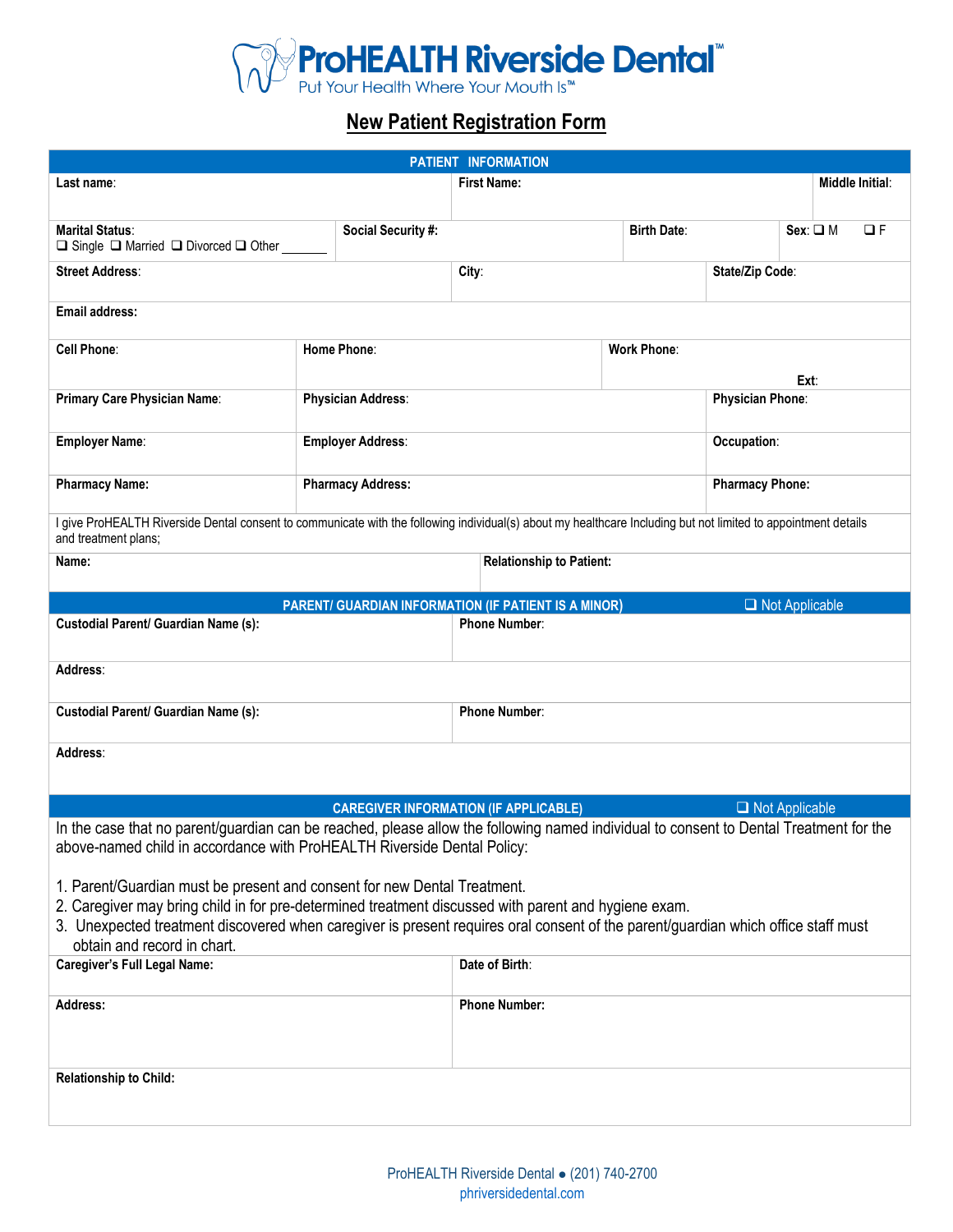#### **Have you ever had any of the following? Please check those that apply:**

| □ Cancer<br>$\Box$ ADHD<br>$\Box$ AIDS/HIV<br>$\Box$ Allergies:<br>$\Box$ Anemia<br>Anxiety Disorder<br>$\Box$ Arthritis<br>$\Box$ Artificial Joints<br>$\Box$ Fainting<br>$\Box$ Asthma<br>$\Box$ Autism<br>□ Blood Disease | <b>D</b> Codeine Allergy<br>$\Box$ Diabetes<br>$\Box$ Developmental Disorder $\Box$ Headaches<br>$\Box$ Dizziness<br>$\Box$ Epilepsy<br>□ Excessive Bleeding<br>$\Box$ Facial Pain<br>□ Glaucoma | $\Box$ Growths<br>$\Box$ Hay Fever<br>$\Box$ Head Injuries<br>□ Heart Disease<br>$\Box$ Heart Murmur<br>$\Box$ Hepatitis<br>High Blood Pressure<br>$\Box$ Jaundice<br>$\Box$ Jaw Locking | $\Box$ Jaw Pain<br>Kidney Disease<br><b>U</b> Liver Disease<br>□ Mental Disorders<br>□ Nervous Disorders<br>$\Box$ Pacemaker<br>Penicillin Allergy<br>$\Box$ Pregnancy<br>Due Date:<br>Radiation Treatment | Respiratory Problems<br>$\Box$ Rheumatism<br>$\Box$ Sinus Problems<br>□ Sleep Apnea<br>Special Education<br>Stomach Problems<br>$\Box$ Stroke<br>$\Box$ Snoring<br>$\Box$ Tuberculosis | $\Box$ Tumors<br>$\Box$ Ulcers<br>□ Venereal Disease<br>$\Box$ Other: |
|------------------------------------------------------------------------------------------------------------------------------------------------------------------------------------------------------------------------------|--------------------------------------------------------------------------------------------------------------------------------------------------------------------------------------------------|------------------------------------------------------------------------------------------------------------------------------------------------------------------------------------------|------------------------------------------------------------------------------------------------------------------------------------------------------------------------------------------------------------|----------------------------------------------------------------------------------------------------------------------------------------------------------------------------------------|-----------------------------------------------------------------------|
|------------------------------------------------------------------------------------------------------------------------------------------------------------------------------------------------------------------------------|--------------------------------------------------------------------------------------------------------------------------------------------------------------------------------------------------|------------------------------------------------------------------------------------------------------------------------------------------------------------------------------------------|------------------------------------------------------------------------------------------------------------------------------------------------------------------------------------------------------------|----------------------------------------------------------------------------------------------------------------------------------------------------------------------------------------|-----------------------------------------------------------------------|

| Do you smoke?                                                                               | $\Box$ Yes $\Box$ No | If yes, how many per day: |
|---------------------------------------------------------------------------------------------|----------------------|---------------------------|
| Have you ever had any complications following<br>dental treatment?                          | $\Box$ Yes $\Box$ No | If yes, please explain:   |
| Have you been admitted to a hospital or needed<br>emergency care during the past two years? | $\Box$ Yes $\Box$ No | If yes, please explain:   |
| Are you now under the care of a physician?                                                  | $\Box$ Yes $\Box$ No | If yes, please explain:   |
| Do you have any health problems that need<br>further clarification?                         | $\Box$ Yes $\Box$ No | If yes, please explain:   |
| Please list all medications and dosages you are currently taking:                           |                      |                           |

To the best of my knowledge, all the preceding answers and information provided are true and correct. If I ever have any change in my health, I will inform the doctors at the next appointment without fail.

| Patient/Guardian Name (Print):     | Date |
|------------------------------------|------|
| Patient/Guardian Name (Signature): | Date |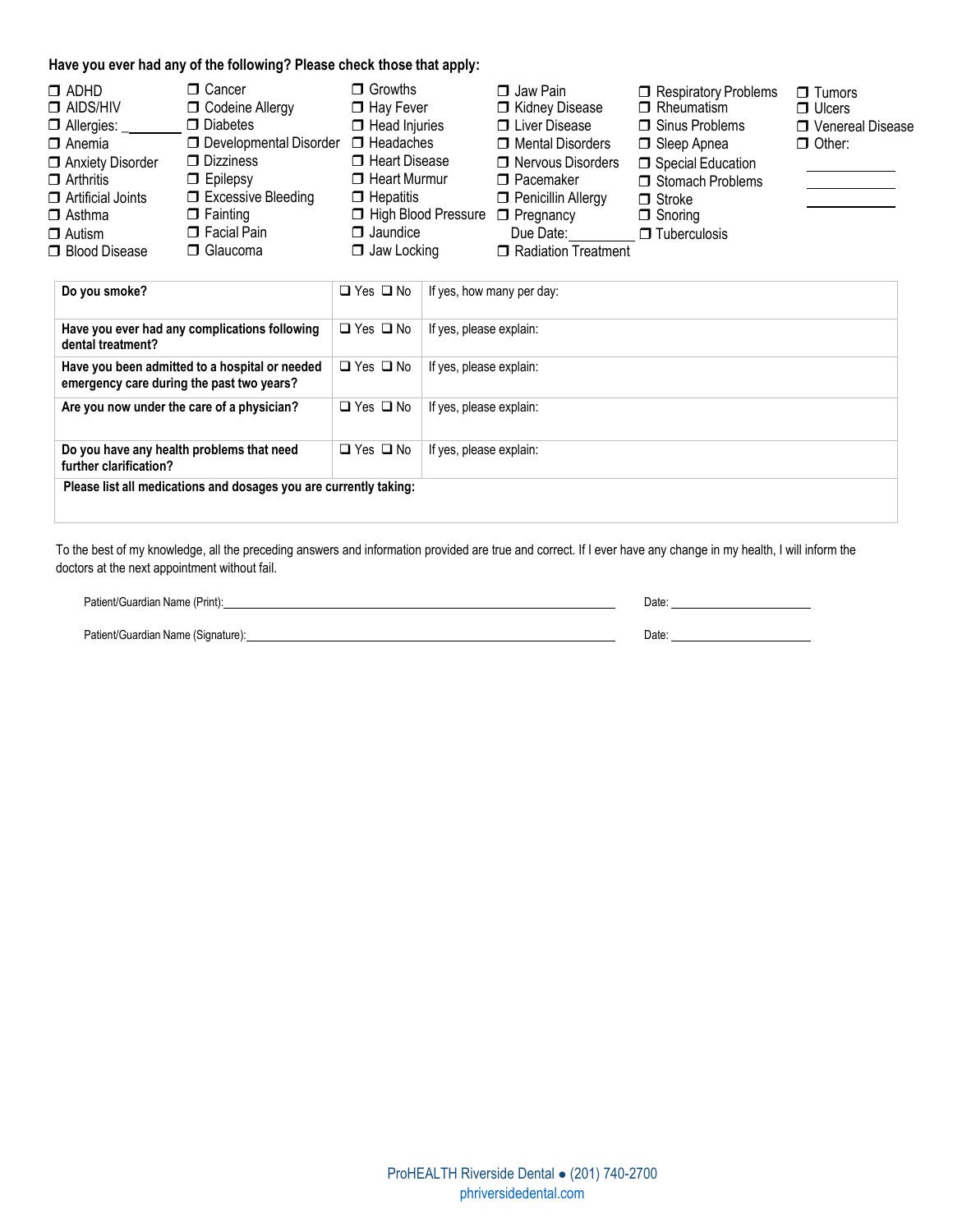| RESPONSIBLE PARTY INFORMATION                                                                                                |                                                                                                                  |                    |                              |          |                    |                    |                        |  |
|------------------------------------------------------------------------------------------------------------------------------|------------------------------------------------------------------------------------------------------------------|--------------------|------------------------------|----------|--------------------|--------------------|------------------------|--|
|                                                                                                                              | The following is for: $\Box$ Patient $\Box$ Person Responsible for Payment $\Box$ Relationship to Patient $\Box$ |                    |                              |          |                    |                    |                        |  |
| $Sex: \square M$<br>$\Box F$<br><b>Marital Status:</b><br>Name:<br>$\Box$ Single $\Box$ Married $\Box$ Divorced $\Box$ Other |                                                                                                                  |                    |                              |          |                    |                    |                        |  |
| SS#:                                                                                                                         | <b>Birth Date:</b>                                                                                               |                    | <b>Home Phone:</b>           |          | <b>Work Phone:</b> | <b>Cell Phone:</b> |                        |  |
| <b>Street Address:</b>                                                                                                       | City/State/Zip:                                                                                                  |                    |                              |          |                    |                    |                        |  |
|                                                                                                                              |                                                                                                                  |                    | <b>INSURANCE INFORMATION</b> |          |                    |                    |                        |  |
| <b>PRIMARY INSURANCE:</b>                                                                                                    |                                                                                                                  |                    |                              |          |                    |                    |                        |  |
| Occupation:                                                                                                                  | Employer:                                                                                                        |                    | <b>Employer Address:</b>     |          |                    |                    | <b>Employer Phone:</b> |  |
| Name of Primary Insurance:                                                                                                   |                                                                                                                  |                    |                              |          |                    |                    |                        |  |
| <b>Subscriber's Name:</b>                                                                                                    |                                                                                                                  | <b>Birth Date:</b> |                              | Group #: |                    |                    |                        |  |
|                                                                                                                              | $\Box$ Self<br>$\Box$ Spouse $\Box$ Child<br>$\Box$ Other: $\Box$<br>Patient's Relationship to Subscriber:       |                    |                              |          |                    |                    |                        |  |
| <b>SECONDARY INSURANCE:</b>                                                                                                  |                                                                                                                  |                    |                              |          |                    |                    |                        |  |
| Occupation:                                                                                                                  | Employer:                                                                                                        |                    | <b>Employer Address:</b>     |          |                    |                    | <b>Employer Phone:</b> |  |
| Name of Secondary Insurance:                                                                                                 |                                                                                                                  |                    |                              |          |                    |                    |                        |  |
| Subscriber's Name:                                                                                                           |                                                                                                                  |                    | <b>Birth Date:</b>           |          | Group #:           | ID#:               |                        |  |
| $\Box$ Self $\Box$ Spouse $\Box$ Child<br>$\Box$ Other:<br>Patient's Relationship to Subscriber:                             |                                                                                                                  |                    |                              |          |                    |                    |                        |  |

### **Assignment and Release**

I, the undersigned, certify that I (or my dependent) have insurance coverage and assign all insurance benefits directly to **ProHEALTH Riverside Dental** that are otherwise payable to me for services rendered. I understand that I am financially responsible for all charges whether or not paid by insurance. I hereby authorize the doctor to release all information necessary to secure the paymentsof benefits and authorize the use of this signature on all insurance submissions.

| Patient/Guardian Name (Print): | Date: |
|--------------------------------|-------|
|                                |       |
|                                |       |

Patient/Guardian Name (Signature): Date: Date: Date: Date: Date: Date: Date: Date: Date: Date: Date: Date: Date: Date: Date: Date: Date: Date: Date: Date: Date: Date: Date: Date: Date: Date: Date: Date: Date: Date: Date: D

ProHEALTH Riverside Dental ⚫ (201) 740-2700 <phriversidedental.com>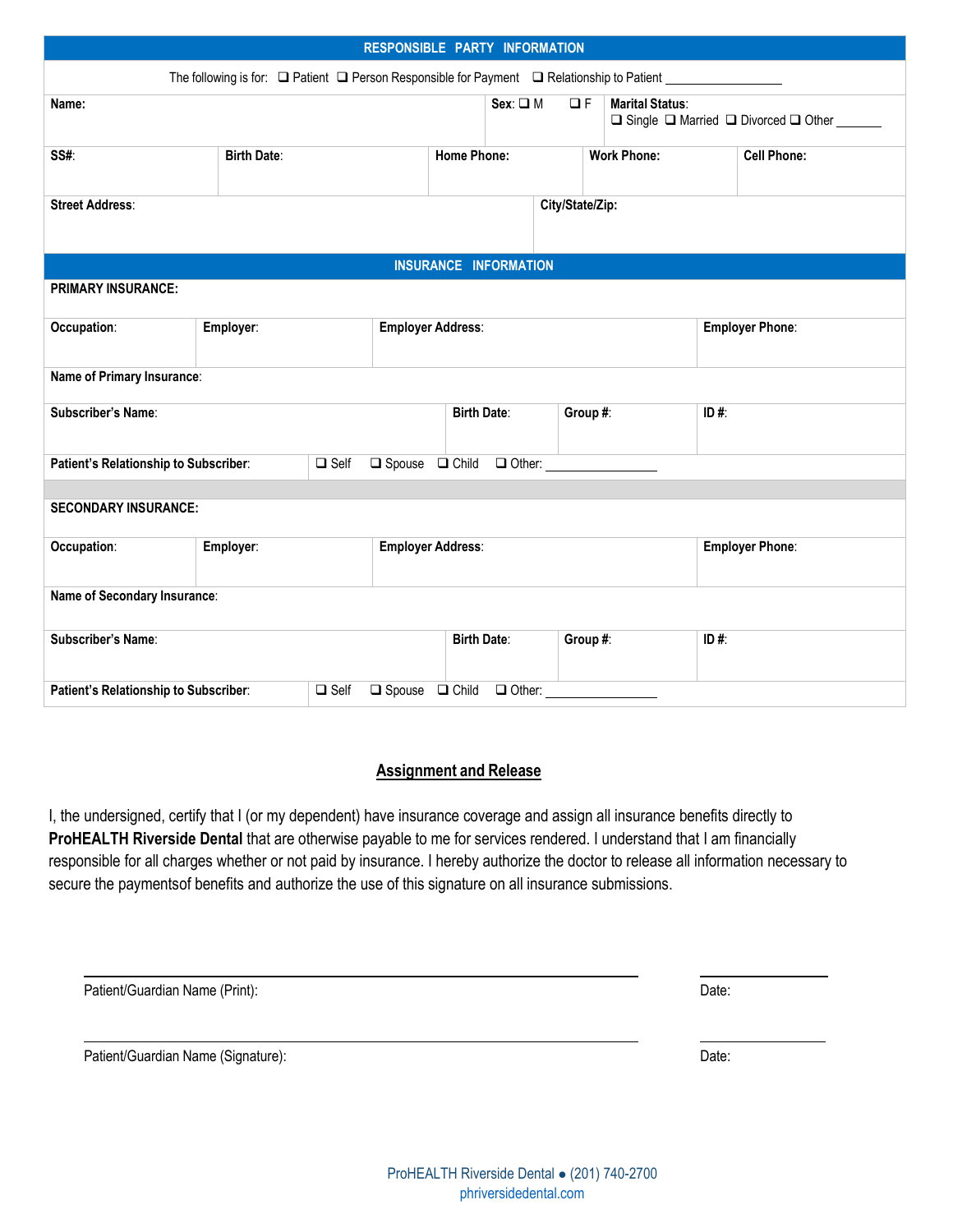

## **Medical Questionnaire**

At ProHEALTH Riverside Dental, we care about your overall health and well-being. It's well-documented that certain oral health problems are related to many chronic diseases and can affect how you eat, sleep and live.

Please complete this questionnaire so we can help you be your healthiest you.

**Name: Date: Date: Date: Date: Date: Date: Date: Date: Date: Date: Date: Date: Date: Date: Date: Date: Date: Date: Date: Date: Date: Date: Date: Date: Date: Date: Date:** 

*Please circle "yes" or "no" for each question:*

| Do you have high blood pressure or take blood pressure medication?                                                                       | Yes | No |
|------------------------------------------------------------------------------------------------------------------------------------------|-----|----|
| Do you have diabetes or pre-diabetes?                                                                                                    | Yes | No |
| Have you ever experienced an irregular heart rhythm or been diagnosed with atrial fibrillation (aFib)?                                   | Yes | No |
| Have you ever had a stroke, transient ischemic attack (TIA), or heart attack?                                                            | Yes | No |
| Do you often feel tired, fatigued, or sleepy during the daytime?                                                                         | Yes | No |
| Have you ever been told you snore?                                                                                                       | Yes | No |
| If yes, does your snoring bother anyone else?                                                                                            | Yes | No |
| Have you ever woken yourself up gasping or with heart racing?                                                                            | Yes | No |
| Do you currently use a CPAP device while you sleep?<br>If yes, do you sometimes skip a night or take it off while sleeping?<br>No<br>Yes | Yes | No |

*Discussed with patient:* **\_\_\_\_\_\_\_** Yes **\_\_\_\_\_\_\_** No

**Hygienist Name:** Initials **We are all Signature \_\_\_\_\_\_\_\_\_\_\_\_\_\_\_\_\_\_\_\_\_\_\_\_\_\_\_\_\_\_\_\_** 

**E0008:** Sleep Questionnaire form

**E0006:** Refer for Sleep Study/Physician

**E0000:** Positive Sleep Questionnaire if 2 or more answers of yes

\*\*\*Please enter code in Dentrix at time of visit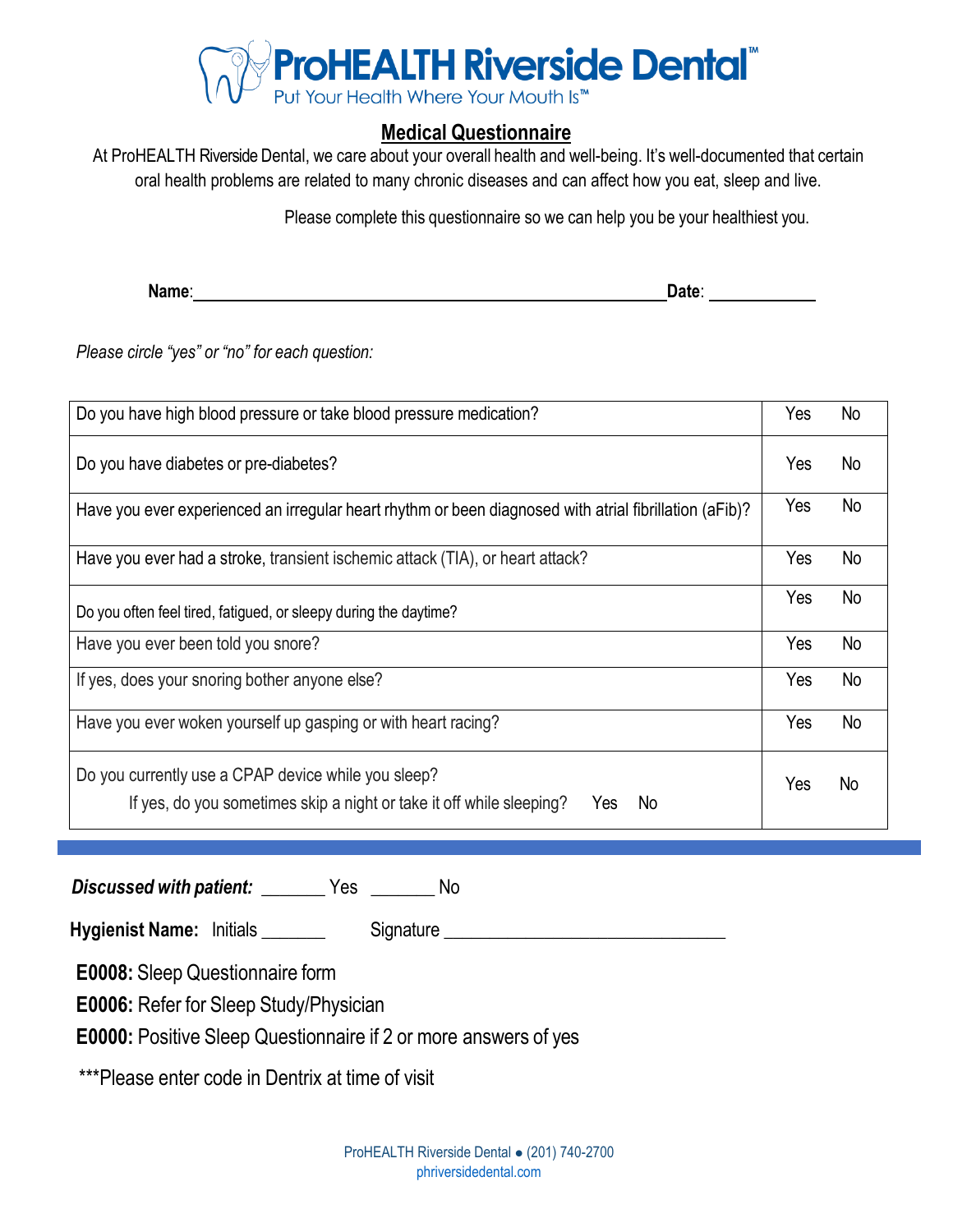## **Consent for Dental Treatment and Acknowledgement of Receipt of Information**

State law requires our office to obtain your consent for your contemplated oral care and dental treatment. Please read this form carefully and ask about anything you do not understand. We will be pleased to further explain and discuss your concerns and questions.

I hereby authorize consent for oral and dental treatment that may include, but not limited to, the following: examination, radiographs (x-rays), diagnosis, dental prophylaxis (cleaning), fluoride treatment, restorations (i.e. fillings, pulpotomy, stainless steel crowns), anesthesia, oral surgery (extractions), interceptive orthodontic treatment and emergency treatment.

I understand that during any planned procedure, unforeseen conditions may arise that may necessitate treatment or procedures in addition to, or different from those originally discussed. In addition, although I am not advised that positive results are expected, the possibility and nature of complications cannot be accurately anticipated and, therefore, there can be no guarantee expressed or implied either as to the result of treatment.

Although their occurrence is not frequent, some risks and complications are known to be associated with dental or oral surgery procedures. These risks include, but are not limited to the following: nausea following anesthesia, numbness, infection, swelling, prolonged bleeding, discoloration, vomiting, allergic reactions, swallowing or aspiration of various materials (i.e. stainless-steel crowns), injury to the tongue, lips, cheeks, damage to possible loss of existing teeth and/or restorations (fillings), injury to nerves near the treatment site and fracture of a tooth root which may require additional surgery for its removal. I further understand and accept that complication may require additional medical, dental or surgical treatment and may require hospitalization.

### **Integrated Health Screening Consent**

ProHEALTH Riverside Dental provides a convenient, noninvasive chairside screening for critical clinical vital sign data thatmay reveal an undiagnosed medical condition. While this is not a definitive diagnosis of a particular health complication - it may indicate the need for further evaluation.

Screening includes routine blood pressure, blood oxygenation, diagnostic heart rhythm monitor reading and oral cancer screening and head & neck examination.

## **Understanding this Form**

I hereby state that I have read and understand this consent form, that I have been given the opportunity to ask questions that I might have and that all questions have been answered in a satisfactory manner. I understand that I have the right to be provided with answers to questions that may arise during the course of my treatment.

I further understand that I am free to withdraw my consent to treatment at any time, and that my consent will remain in effect until such time that I choose to withdraw it.

Patient/Guardian Name (Print): Date:

Patient/Guardian Name (Signature): Date: Date: Date: Date: Date: Date: Date: Date: Date: Date: Date: Date: Date: Date: Date: Date: Date: Date: Date: Date: Date: Date: Date: Date: Date: Date: Date: Date: Date: Date: Date: D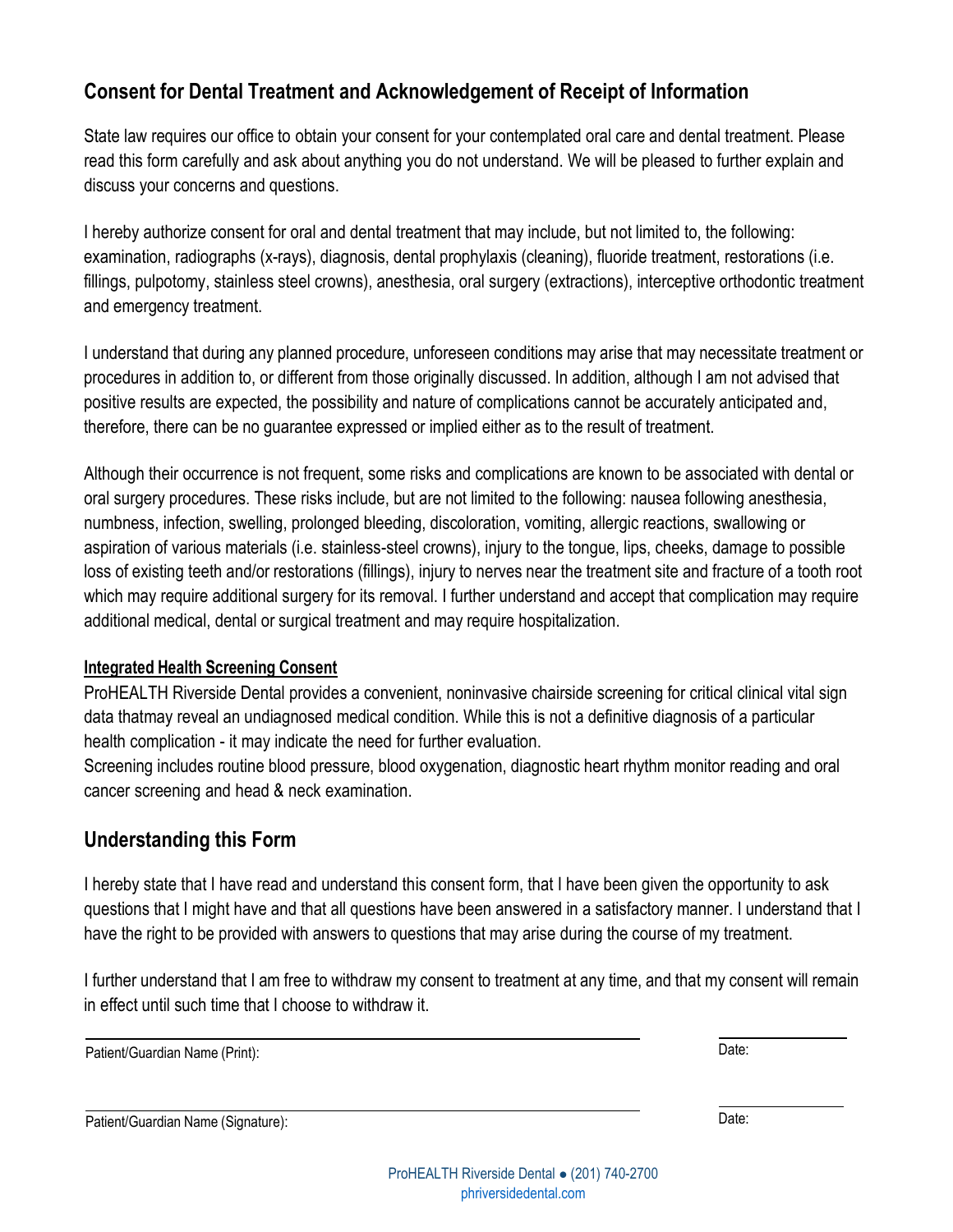### **Referral Information**

#### **Please tell us how you learned about our practice. (Select ALL that apply.)**

| $\Box$ Website                          | $\Box$ ProHEALTH<br>Riverside Doctor: | <b>Q</b> ProHEALTH Riverside Dental Staff: |
|-----------------------------------------|---------------------------------------|--------------------------------------------|
| $\Box$ Internet Search (Basic Search)   |                                       |                                            |
| $\Box$ Insurance Company                | $\Box$ ProHEALTH Riverside Employee:  | <b>Q</b> ProHEALTH Riverside Patient:      |
| $\Box$ Walk in / Saw Sign               |                                       |                                            |
| $\Box$ Ad in Local Publication          | $\Box$ Another Dentist/Doctor:        | $\Box$ Friend/Family:                      |
| <b>O</b> ProHEALTH Riverside<br>E-Mail  |                                       |                                            |
| <b>O</b> ProHEALTH Riverside<br>Mailing | $\Box$ Other:                         |                                            |

### **Financial Agreement**

Our goal is to provide the highest quality of dental care possible as well as a positive patient experience. Please see our financial policy.

#### **All accounts are due and payable at time of service.**

If a procedure requires multiple appointments, payment may be paid with a minimum of two payments or based on the number of appointments to complete treatment.

#### **Payment Options:**

- Cash
- Check
- Visa / MasterCard / Discover / AMEX
- The Lending Club / Care Credit

**Patients with Insurance:** The patient/guarantor is responsible for the **estimated** non-covered portion, procedures and/or deductibles at the time of the service. Due to insurance policy changes and/or necessary changes in treatment plans, the insurance coverage may vary from the estimated treatment calculation. I acknowledge this is an estimate only and that I, not the insurance company, am ultimately responsible for payment in full for all services not covered for any reason by my insurance.

**Parents not accompanying their child** to an appointment must make **prior** arrangements for payment (cash, check or credit card authorization). **Parents accompanying their children** are financially responsible for payment.

There is a processing charge for **non-sufficient funds** or returned checks.

As instruments, chairs and personnel are reserved exclusively for your appointment, there may be a fee charged for changed or broken appointment with less than 24 hours in advance.

| Patient/Guardian Name (Print):     | Date: |
|------------------------------------|-------|
| Patient/Guardian Name (Signature): | Date: |
|                                    |       |

ProHEALTH Riverside Dental ⚫ (201) 740-2700 <phriversidedental.com>